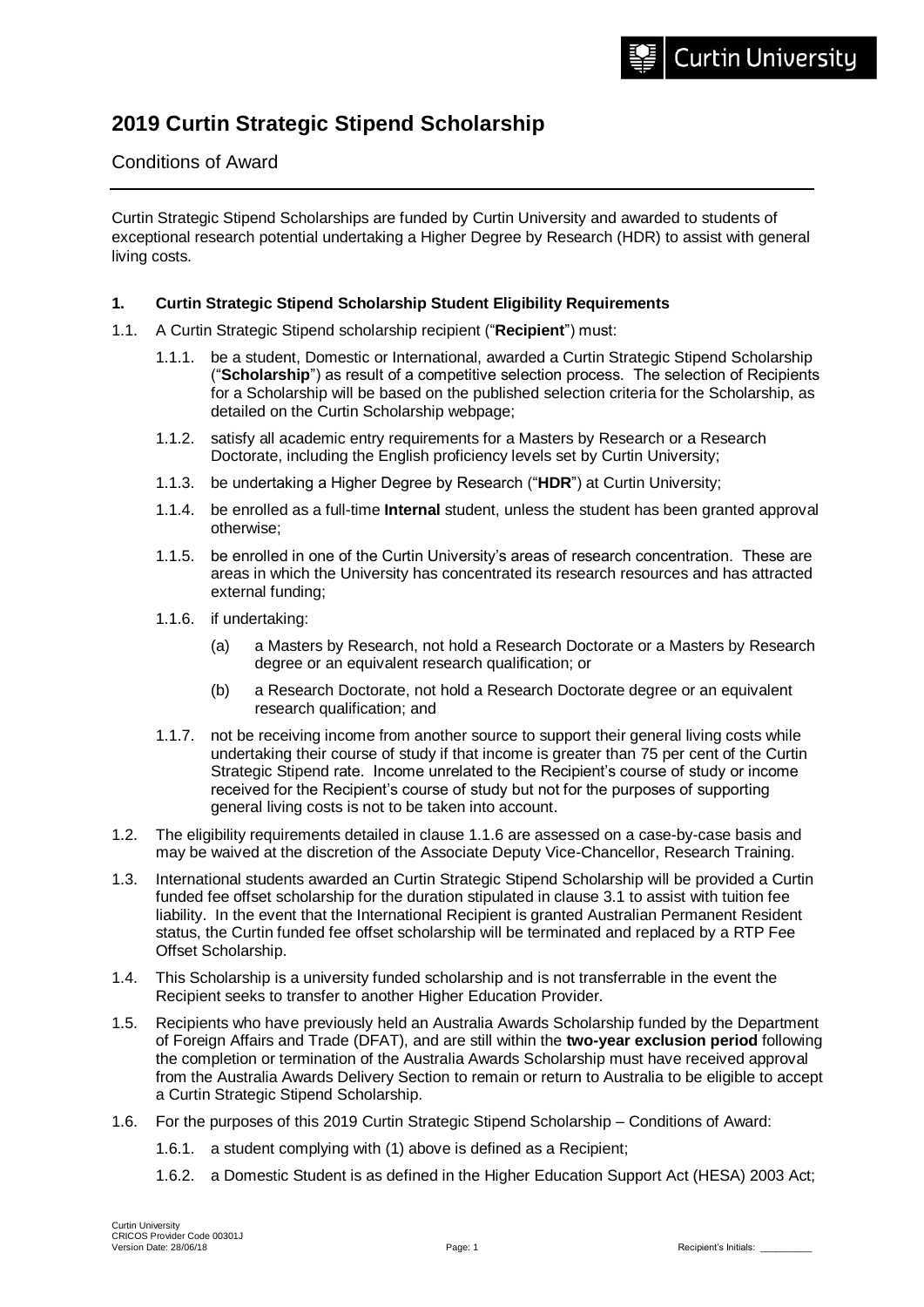- 1.6.3. the HESA Act 2003 is defined as the main piece of legislation governing higher education in Australia;
- 1.6.4. an International Student is defined an overseas student, as defined in the Higher Education Support Act (HESA) 2003 Act, and who is a student having met International student visa requirements as specified by the Australian Government Department of Immigration and Border Protection;
- 1.6.5. a Scholarship is defined as support provided to a student, or on behalf of a student, to assist with expenses associated with their HDR;
- 1.6.6. an Australian Permanent Resident is defined as a non-citizen who is the holder of an Australian permanent visa, who can live, work and study without restriction in Australia;
- 1.6.7. a Higher Degree by Research is defined as a Doctor of Philosophy, Masters by Research or Professional Doctorate by Research course, where research typically forms two-thirds or more of the program of learning;
- 1.6.8. a Higher Education Provider is defined as:
	- (a) a constitutional corporation that offers or confers a regulated higher education award; or
	- (b) a corporation that:
		- (i) offers or confers a regulated higher education award; and
		- (ii) is established by or under a law of the Commonwealth or a Territory; or
		- (iii) a person who offers or confers a regulated higher education award for the completion of a course of study provided wholly or partly in a Territory.
- 1.6.9. an Internal student is defined as an on-campus student whose mode of attendance involves regular ongoing face-to-face learning at the institution for the purpose of supervision and/or instruction;
- 1.6.10. a Leave of Absence is defined as a formally approved break in candidature which does not count against the minimum and maximum duration of study, per Rule No. 10 Made Pursuant to Statute No. 12 – Enrolment: Degree of Doctor by Research and Rule No. 11 Made Pursuant to Statute No. 12 – Enrolment: Degree of Master by Research;
- 1.6.11. Conditional status is defined as the academic status associated with the Recipient's enrolment where the Recipient is constrained by conditions to be met by a set deadline determined by the Faculty Graduate Studies Committee or the Associate Deputy Vice-Chancellor, Research Training;
- 1.6.12. Good Standing is defined as the academic status associated with the Recipient's enrolment where the Recipient has achieved satisfactory course progress and is permitted to continue in the course;
- 1.6.13. Remote areas are areas considered inner regional, outer regional, remote or very remote as defined in the Australian Statistical Geography Standard;
- 1.6.14. a De facto relationship is as defined in the Family Law Act 1975; and
- 1.6.15. the two-year exclusion period is defined as the two-year exclusion rule, as defined in the Australia Awards Scholarships Policy Handbook (January 2017).

## **2. Commencement**

- 2.1. Unless there are exceptional circumstances, Recipients offered a Scholarship are expected to commence the degree within the dates specified in the letter of offer or the Scholarship will be withdrawn by the University.
- 2.2. Approval to commence the Scholarship after the dates specified in the letter of offer of the awarding year must be obtained from the Associate Deputy Vice-Chancellor, Research Training.
- 2.3. Scholarship commencement cannot be deferred to the following year.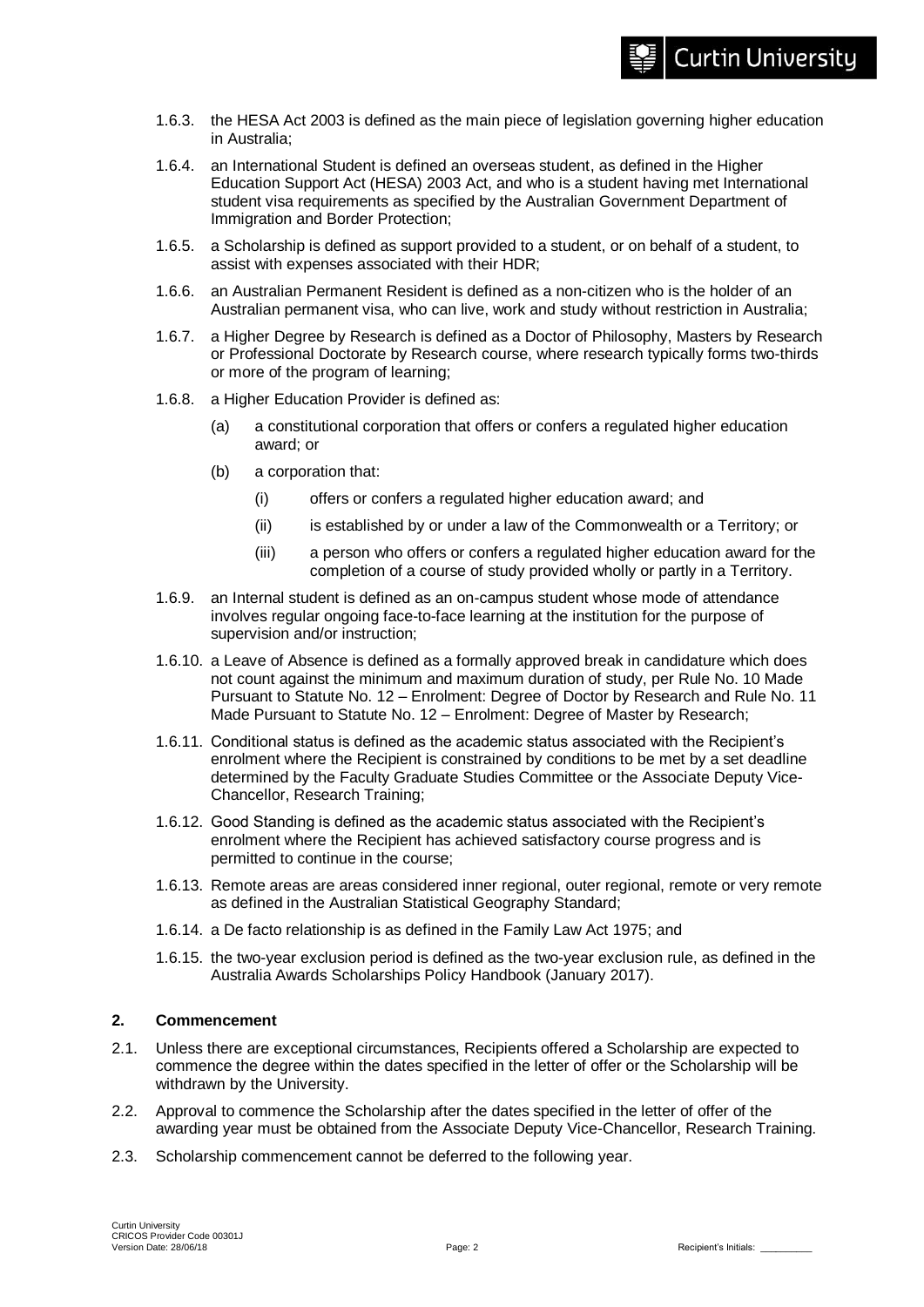# **3. Period of Support**

- 3.1. Recipients are entitled to a maximum of three years full-time equivalent study if undertaking an eligible Research Doctorate and a maximum of two years full-time equivalent study if undertaking a Masters by Research. Respectively, the period of support for Recipients enrolled in a part-time capacity is six (6) years for a Research Doctorate and four (4) years a Master by Research pro rata.
- 3.2. The duration of the Scholarship will be reduced by:
	- 3.2.1. any period of study undertaken towards the degree prior to the commencement of the Scholarship; or
	- 3.2.2. any periods of suspension of the Scholarship.
- 3.3. The duration of the Scholarship will be increased by any periods of paid sick or maternity leave approved by the University.
- 3.4. The maximum period of entitlement is calculated from the course commencement date.

## **4. Scholarship Extensions**

- 4.1. Recipients making satisfactory progression may apply to the University for a Scholarship extension for a period of up to six months where the study exceeds durations listed in clause 3.1.
- 4.2. International Recipients who have applied for a Scholarship extension will be considered at this point in time for an extension of the Recipient's Curtin Strategic Stipend fee offset scholarship.
- 4.3. Scholarship extensions are granted on a case-by-case basis.
- 4.4. A request for an extension will be submitted no sooner than six (6) months before the Scholarship end date and no less than four weeks prior to the end date of the Scholarship. Extensions will not be approved if requested after the Scholarship end date.
- 4.5. No extensions are available for Masters by Research Recipients.
- 4.6. Changes to course enrolment, as defined in (7), (8) and (9) do not constitute sufficient grounds for a Scholarship extension.
- 4.7. Employment commitments, as defined in (11), do not constitute sufficient grounds for a Scholarship extension.

## **5. Value of Scholarship**

- 5.1. Stipend
	- 5.1.1. The University will administer to each Recipient an annual stipend equivalent to the base full-time RTP Stipend rate published by the Department of Education and Training for the relevant year of award.
	- 5.1.2. Part-time Recipients will be administered a Curtin Strategic Stipend at a part-time rate, equivalent to half the full-time Curtin Strategic Stipend rate.
	- 5.1.3. The Curtin Strategic Stipend rates are indexed annually, in line with the annual indexation of the RTP Stipend rates in accordance with the HESA Act 2003.
	- 5.1.4. The value of the Scholarship will be detailed in the Recipient's Scholarship letter of offer.
	- 5.1.5. The Curtin Strategic Stipend is:
		- (a) exempt from taxation for full-time Scholarship Recipients;
		- (b) not exempt from taxation for part-time Scholarship Recipients
	- 5.1.6. The annual Curtin Strategic Stipend will be pro-rated to the equivalent full-time student load consumed in the course.
	- 5.1.7. Fortnightly payments will be made direct to the Recipient in respect of their Curtin Strategic Stipend. Payment into an account in the Recipient's name, with an Australian

**Curtin University**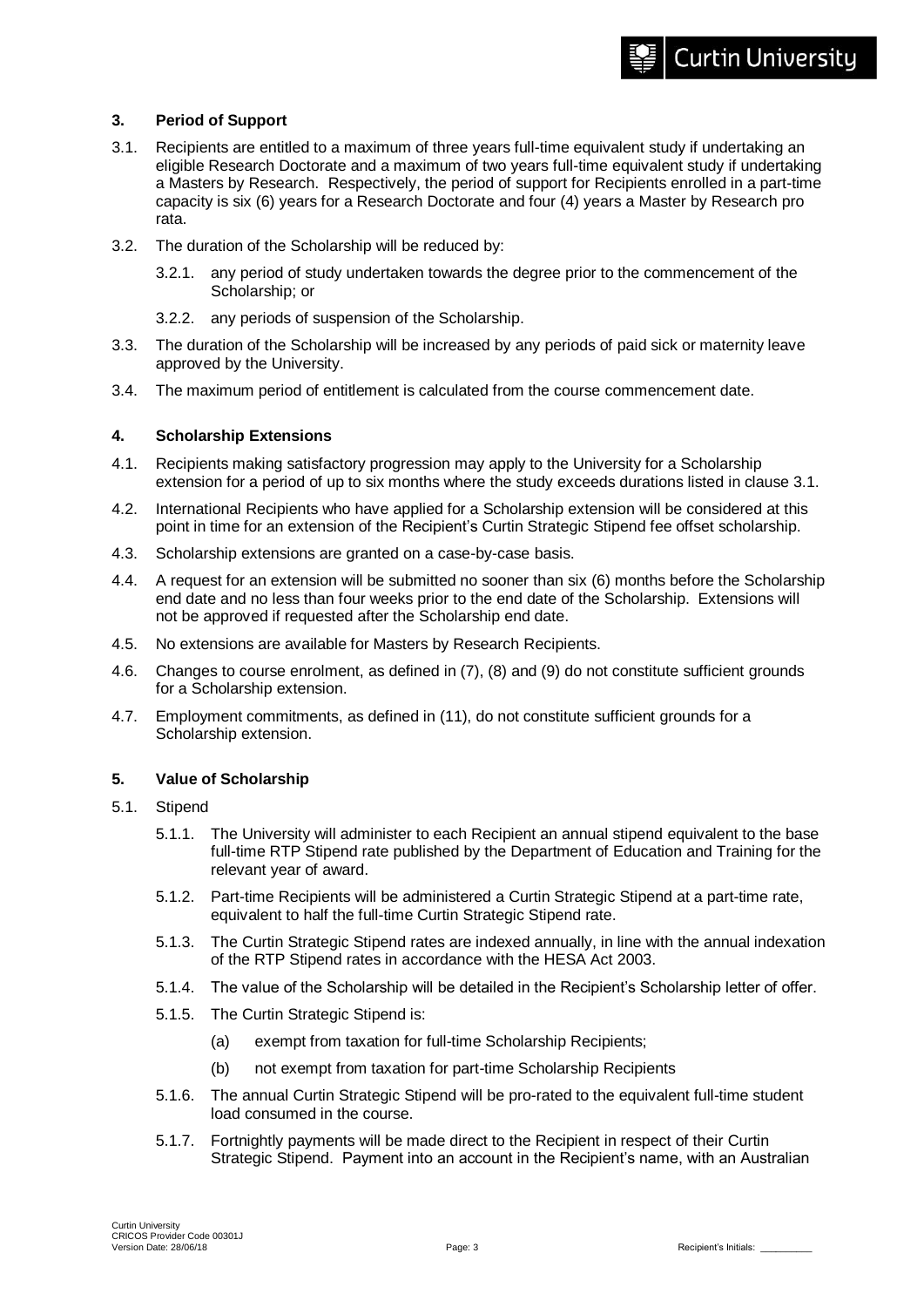Approved Deposit-taking institution such as a bank, is considered to be a payment direct to the Recipient.

- 5.2. Fee offset scholarship
	- 5.2.1. The University will provide International Recipients with a Curtin funded tuition fee offset for the approved course, for the tenure of the Scholarship, to assist with tuition fee liability.
	- 5.2.2. International Recipients who have not submitted their thesis by the end of the Curtin funded fee offset scholarship tenure may be subject to tuition fee liability applicable at the time of scholarship expiry.
- 5.3. Overseas Health Cover allowance
	- 5.3.1. International Recipients, granted and in possession of a valid student visa, will be provided an allowance to cover the cost of basic single Overseas Health Cover (OSHC) for the period of support outlined in (3).
	- 5.3.2. This allowance is additional to the Curtin Strategic Stipend.
	- 5.3.3. Where relevant, the Recipient will be liable for funding any additional costs incurred for family OSHC cover.
- 5.4. Relocation allowance
	- 5.4.1. Domestic Recipients who relocate their place of residence to Perth, Western Australia (Perth) from **Remote** Western Australia, interstate or overseas to commence their Scholarship may be eligible for a relocation allowance.
	- 5.4.2. The allowance:
		- (a) is additional to the Curtin Strategic Stipend;
		- (b) will cover the cost of relocating the Recipient, and where relevant the Recipient's spouse and/or dependent/s;
		- (c) is paid at the maximum rate of \$600 per adult and \$250 per child up to an absolute maximum of \$1,700;
		- (d) is only payable where the relocation to Perth occurs after the date of the Scholarship offer; and
		- (e) must be claimed within six (6) months of Scholarship commencement.
	- 5.4.3. In lodging a claim, the Recipient will provide:
		- (a) proof of marriage or **De facto relationship** for the spouse to be covered under the relocation allowance, for which the status of the relationship must be in effect prior to the date of the Scholarship offer; and
		- (b) birth or adoption certificates for each dependent to be covered under the relocation allowance.
	- 5.4.4. A claim will be processed on provision of original tax receipts, and reimbursements made by the University will include any GST amounts specified in the original tax receipt provided.
- 5.5. Thesis allowance
	- 5.5.1. Recipients may be eligible for a thesis allowance to contribute towards the cost of printing and binding a thesis.
	- 5.5.2. The allowance is:
		- (a) additional to the Curtin Strategic Stipend;
		- (b) payable for costs associated with the re-submission of a thesis, or the lodgment of bound copies of the thesis following approval;
		- (c) paid at a maximum of \$300 for a Masters by Research thesis and \$500 for a Doctoral thesis; and
		- (d) must be claimed within 6 months of course conferral.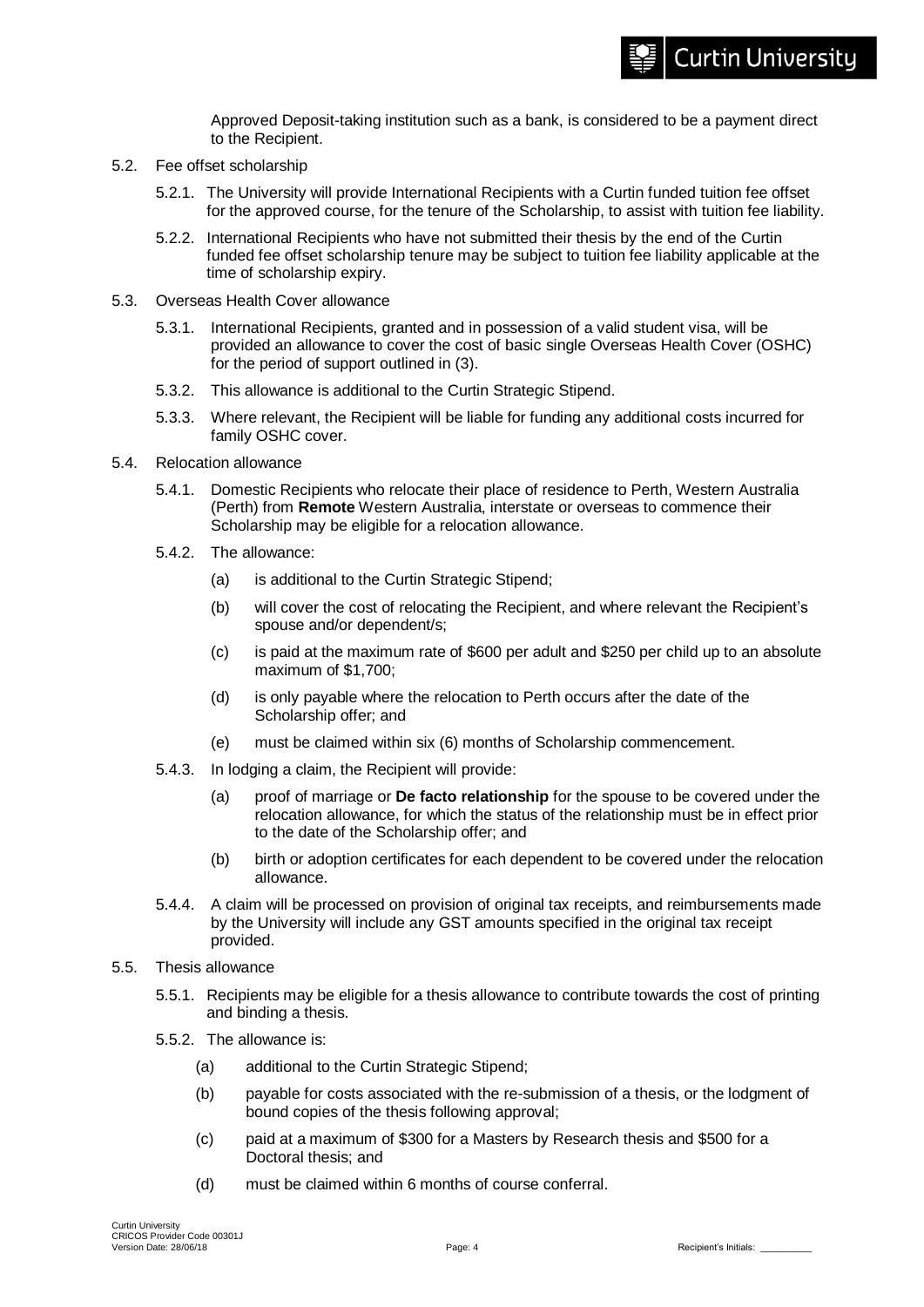- 5.5.3. A claim will be processed on provision of original tax receipts, and reimbursements made by the University will include any GST amounts specified in the original tax receipt provided.
- 5.6. Funding outside the Scholarship
	- 5.6.1. The Recipient is permitted to:
		- (a) obtain funds for fieldwork, equipment or other expenses not covered by the Scholarship; and
		- (b) obtain funding for overseas travel costs from other Australian Government awards or any other source.

#### **6. Approval of a Part-time Scholarship**

- 6.1. Request to undertake part-time study will be made in writing to the Associate Deputy Vice-Chancellor, Research Training. In approving a part-time Scholarship, the institution will be satisfied that the Recipient has an exceptional circumstance which limits the Recipient's capacity to undertake full time study.
- 6.2. The intent to undertake employment on a full-time or substantial part-time basis does not constitute grounds for approval of a part-time Scholarship.
- 6.3. The University may approve a part-time Scholarship where a Recipient has:
	- 6.3.1. carer responsibilities for a pre-school child;
	- 6.3.2. carer responsibilities for school-aged children as a sole parent with limited access to outside support;
	- 6.3.3. carer responsibilities for an invalid or disabled spouse, child or parent; or
	- 6.3.4. a medical condition, which limits the capacity to undertake full-time study (supported by medical certification).
- 6.4. Scholarship Recipients approved to study part-time may revert to full-time study at any time with the permission of the institution.

## **7. Changing Course**

- 7.1. Curtin University may approve a Recipient's request to change research area providing:
	- 7.1.1. the new research area is one of the University's areas of research concentration;
	- 7.1.2. there is agreement between the relevant two Heads of Enrolling Areas who will be impacted by the change; and;
	- 7.1.3. the change of course has the approval of the University Graduate Studies Committee.
- 7.2. Where a Recipient changes course of study to another HDR degree at the same level, the period of support remains unchanged. This includes changes from one field of education to another. For example, a Recipient who has completed one year of a Masters by Research and then changes to a different Masters by Research, will only be entitled to a further 12 months full-time equivalent study.

#### **8. Conversion (upgrade) from a Masters by Research Degree to a Research Doctorate Degree**

- 8.1. Where a Recipient commences studies in a Masters by Research degree and then upgrades to a Research Doctorate, the Recipient's total period of support under the Scholarship will be extended to the maximum period of support provided to a Research Doctorate Recipient as detailed in (3) of these Conditions.
- 8.2. An upgrade may be sought where:
	- 8.2.1. a Recipient who has achieved candidacy in a Masters by Research is deemed to be undertaking research equivalent to doctoral standards; and

**Curtin University**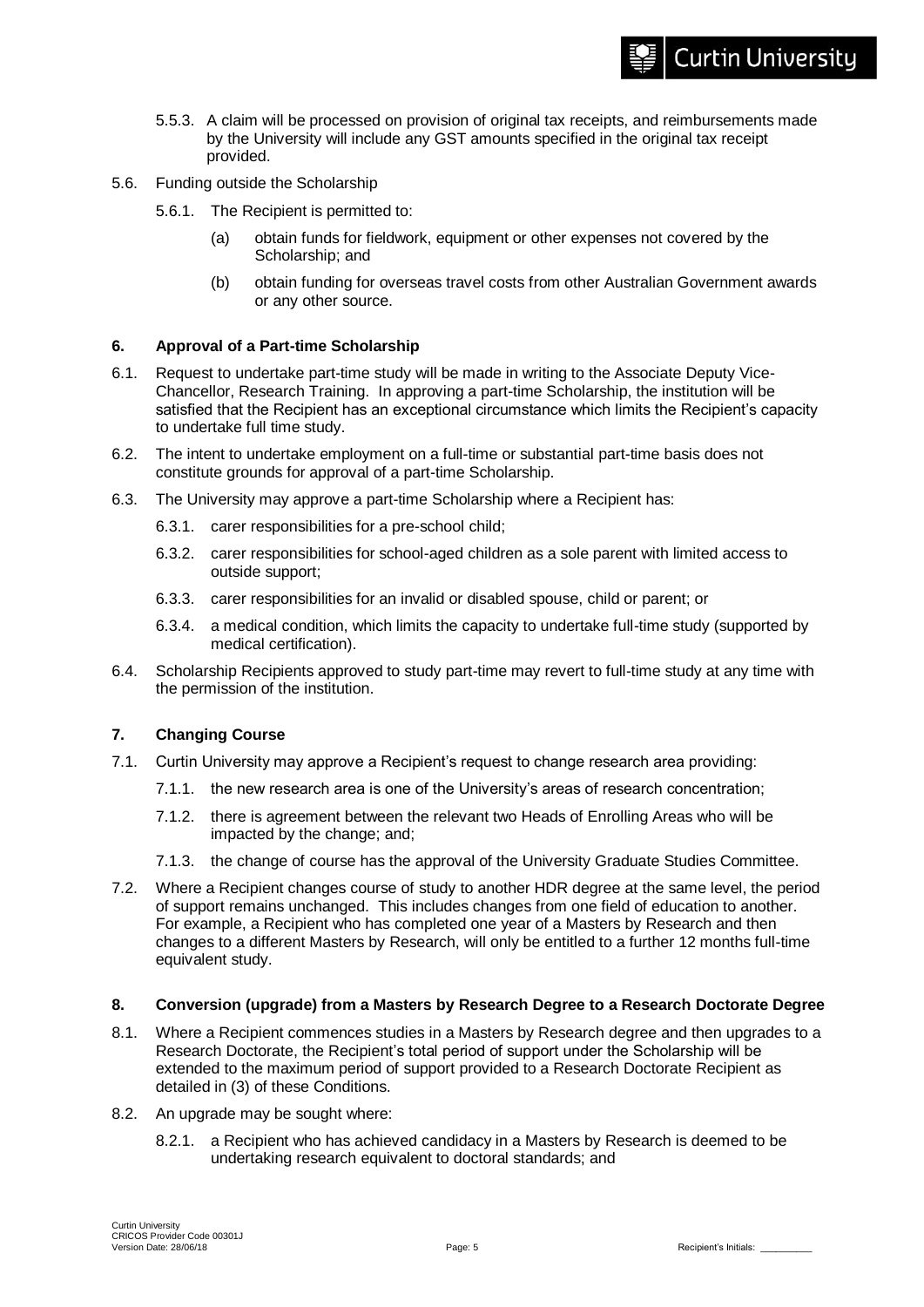- 8.2.2. there is no break between the candidature for the Masters by Research degree and the Research Doctorate degree unless the interval is covered by a period of suspension; and
- 8.2.3. the research undertaken by the Recipient while enrolled in the Masters by Research is modified to meet the requirements for the Research Doctorate.

#### **9. Conversion (downgrade) from a Research Doctorate Degree to a Masters by Research Degree**

- 9.1. Where a Recipient elects or is required, for academic or personal reasons, to downgrade candidature from a Research Doctorate to a Masters by Research, the Recipient's period of support under the Scholarship will be reduced to the maximum period of support provided to a Masters by Research Recipient as detailed in (3) of these Conditions.
- 9.2. At the point of course conversion, where the consumed period of support in the previous Research Doctorate exceeds the maximum period of support available to a Masters by Research Recipient as detailed in (3) of these Conditions, the Curtin Strategic Stipend payments will terminate.

## **10. Suspension of Scholarship**

- 10.1. Recipients may apply for a suspension of their Scholarship for up to 12 months. The approval of suspensions will be at the discretion of the University.
- 10.2. In exceptional circumstances, Recipients may apply for suspensions of their Scholarship beyond 12 months, and the Associate Deputy Vice-Chancellor, Research Training will be satisfied that the exceptional circumstances are beyond the Recipient's control and warrant a further suspension of the Scholarship.
- 10.3. Recipients are not normally allowed suspension of their Scholarship within six (6) months of taking up the Scholarship or prior to having their candidacy approved.
- 10.4. Periods of suspension approved pursuant to clause 10.1 will be covered by a Leave of Absence.
- 10.5. The University may suspend the Scholarship if the Recipient:
	- 10.5.1. has been placed on Conditional status by the University, and has failed to meet those conditions within the specified timeframe;
	- 10.5.2. has failed to obtain approval for overseas travel; and/or
	- 10.5.3. has failed to resume study at the University on the return date specified after a period of approved research off-campus and/or outside Australia as detailed in (12).
- 10.6. The Scholarship stipend will not be back paid during the suspension period, per clause 10.5, if a Recipient is re-instated to Good Standing.

#### **11. Employment**

- 11.1. The University does not require Recipients to undertake employment.
- 11.2. In agreed circumstances, the University may permit a Recipient to undertake a limited amount of University teaching or other work which is unrelated to their research topic, as long as these activities do not interfere with progress in the HDR course, and where relevant are consistent with the conditions of the Recipient's student visa.
- 11.3. There is no limit on the income a Recipient can receive from part-time employment which is unrelated to their research topic. Recipients are expected to seek independent taxation advice relating to such employment.
- 11.4. A Recipient is permitted to undertake no more than 8 hours per week of paid employment between the work hours of 9.00am to 5.00pm, Monday to Friday. This excludes university holidays. Part-time Scholarship Recipients seeking paid employment exceeding 8 hours per week between the work hours of 9.00am to 5.00pm, Monday to Friday, are required to obtain permission from the Associate Deputy Vice-Chancellor, Research Training.
- 11.5. Full-time Recipients are expected to dedicate four days a week to study.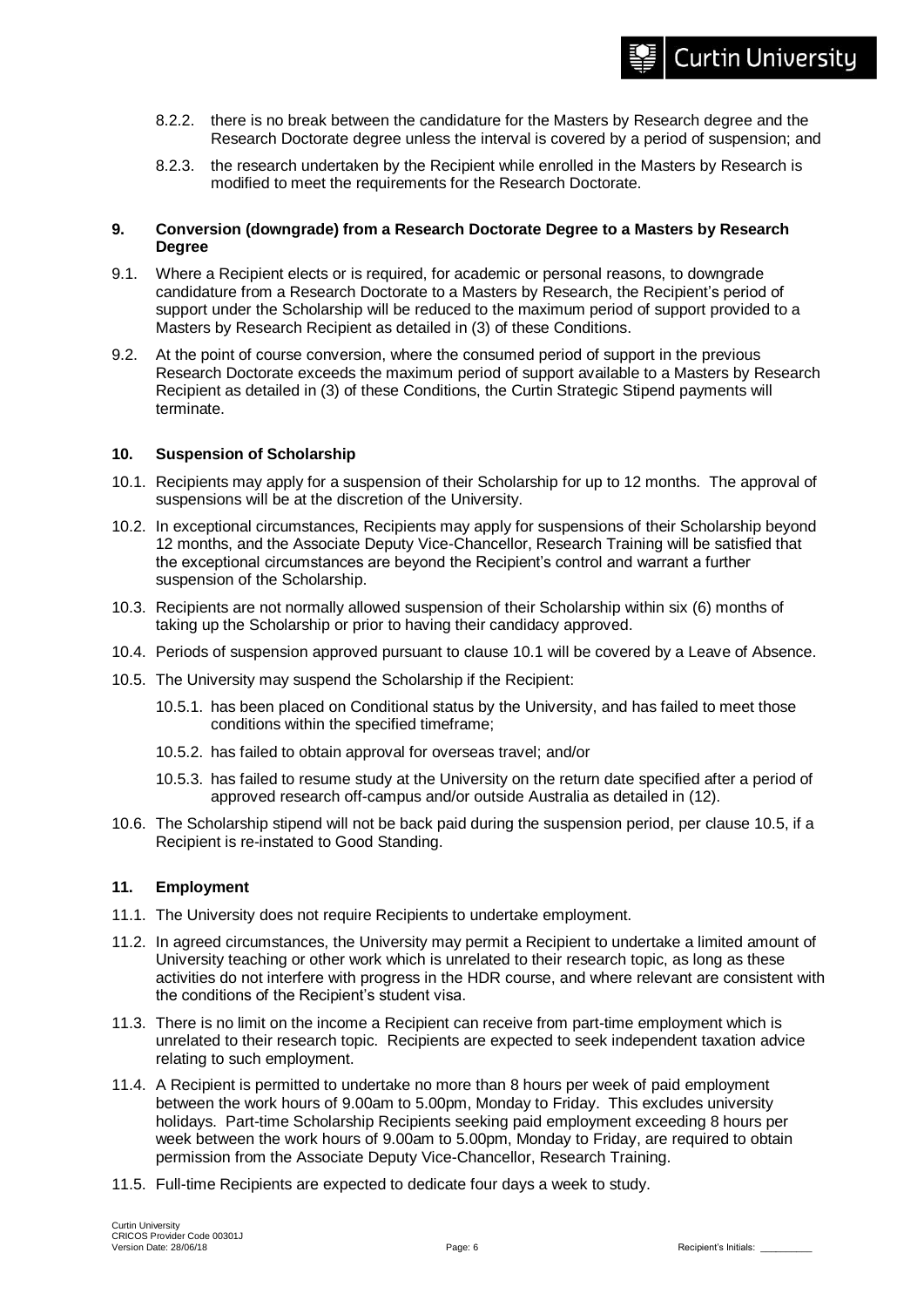- 11.6. Fractional-time or casual academic-equated appointments will not be permitted unless there is compliance with clause 11.4.
- 11.7. Volunteer work or service to University committees will not be permitted unless there is compliance with clause 11.4.
- 11.8. Remuneration from income received directly related to a Recipients research topic should not be greater than 75% of the Recipient's Curtin Strategic Stipend rate.

#### **12. Research Off-campus and/or outside Australia**

- 12.1. The University may approve Recipients conducting up to 12 months of their research off-campus and/or outside Australia if:
	- 12.1.1. the research is essential for completion of the thesis;
	- 12.1.2. appropriate risk management is undertaken;
	- 12.1.3. there is adequate supervision;
	- 12.1.4. the Recipient remains enrolled; and
	- 12.1.5. the candidacy has been approved and the appropriate ethics clearance has been obtained.
- 12.2. Part-time Scholarship Recipients seeking to conduct research outside of Australia will require approval from the Associate Deputy Vice-Chancellor, Research Training.
- 12.3. For research outside of Australia, International Recipients on a student visa will contact Student Services, International Student Visas to seek advice to ensure that their student visa remains valid for their return to Australia.

#### **13. Research at Other Organisations**

- 13.1. The University may approve a Recipient conducting substantial amounts of research at organisations outside the higher education sector provided that adequate support, supervision, training, and research freedom for the Recipient is available at the other organisation and on the understanding that the University will still be responsible for the Recipient.
- 13.2. The rights to intellectual property should be resolved prior to commencement at the other organisation.
- 13.3. The required ethics approval from the University will be obtained prior to conducting this research.

## **14. Termination of Scholarship**

- 14.1. The Scholarship will be terminated in the following circumstances:
	- 14.1.1. on the day the thesis is submitted for examination or at the end of the Scholarship, whichever is earlier;
	- 14.1.2. if the Recipient ceases to meet the eligibility requirements specified per (1) of these Conditions, other than during a period in which the Scholarship has been suspended or during a period of approved leave;
	- 14.1.3. if in the opinion of the University, the course of study is not being carried out with competence and diligence or in accordance with the offer of the Scholarship;
	- 14.1.4. if the University has suspended the Scholarship per clause 10.5 and the Recipient fails to demonstrate progress within a reasonable time frame;
	- 14.1.5. on the death or incapacity of the Recipient, or course withdrawal;
	- 14.1.6. if the University determines the Recipient has committed serious misconduct, including but not limited to the provision of false or misleading information;
	- 14.1.7. if the Recipient does not resume study at the conclusion of a period of suspension or does not make arrangements to extend the period of suspension; and/or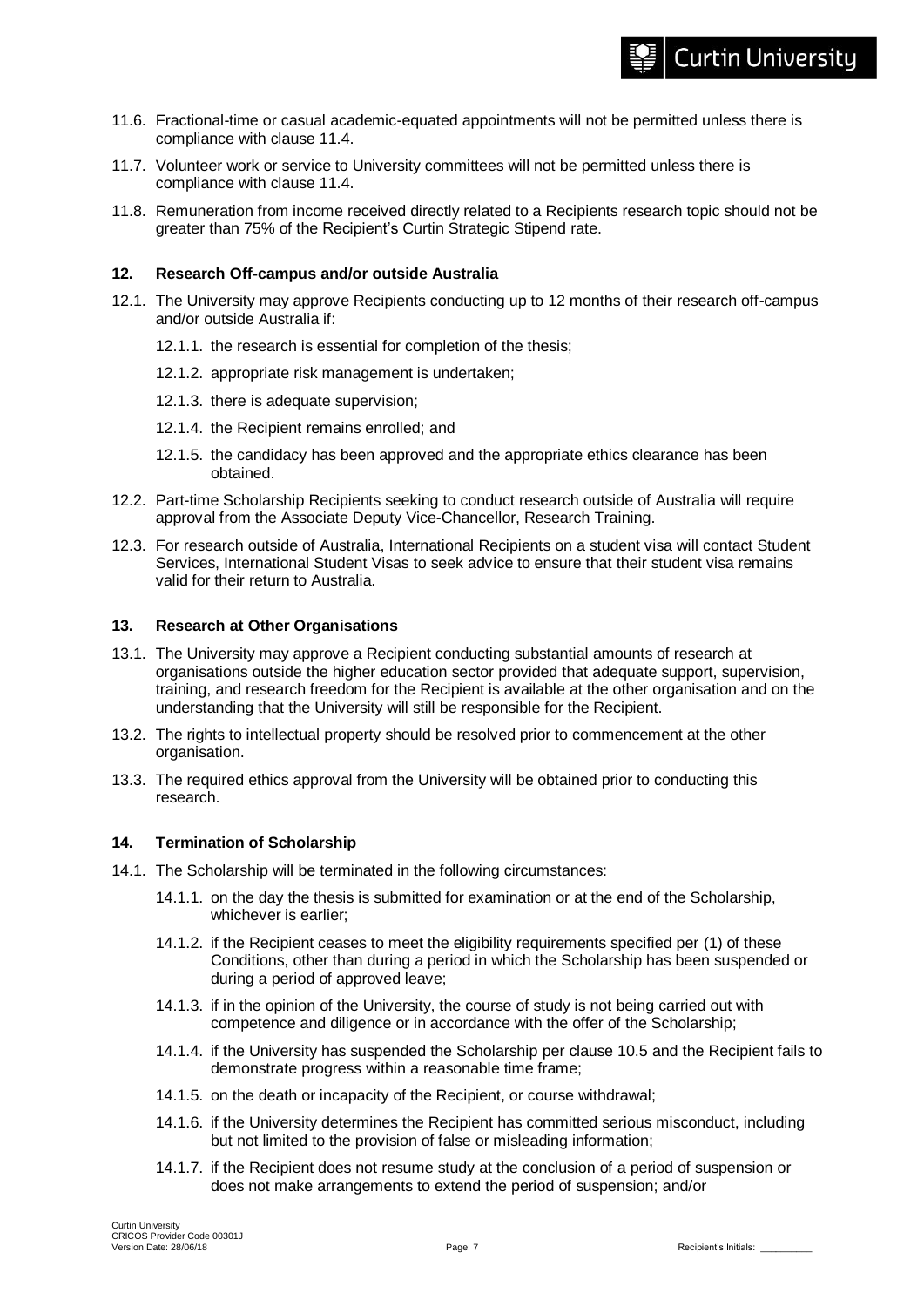- 14.1.8. if the Recipient does not resume study at the University on the date specified for return after a period of approved research off-campus and/or outside Australia.
- 14.2. In the case of an International Recipient, termination of a Curtin Strategic Stipend Scholarship may result in concurrent termination of the Curtin funded fee offset scholarship.

## **15. Leave Entitlements**

- 15.1. Recipients are entitled up to 20 working days paid annual leave and 10 working days paid sick leave for each year of the Scholarship. These periods of leave must be discussed with and approved by the Recipient's supervisor. These leave entitlements may be accrued over the life of the Scholarship but will be forfeited when the Scholarship is terminated.
- 15.2. On provision of a medical certificate, Recipients are entitled to receive additional paid sick leave of up to a total of 60 working days during the duration of the Curtin Strategic Stipend for periods of illness where the Recipient has exhausted the provisions of clause 15.1.
- 15.3. Sick leave entitlements (including additional sick leave) may also be used to cover leave for Recipients with family caring responsibilities. Recipients are required to take a Leave of Absence from their HDR course for periods of extended sick leave.
- 15.4. Recipients who have completed 12 months of their Scholarship are entitled to a maximum of 60 working days paid maternity leave during the duration of the Scholarship. This paid leave may also be approved if the Recipient has adopted a child. Maternity leave must be taken no earlier than eight (8) weeks prior to the expected birth/adoption date and conclude no later than 80 working days after the actual birth/adoption date of the child. The maternity leave will be paid at the rate the Curtin Strategic Stipend is administered to the Recipient i.e. part-time Recipients will be paid pro-rata for the 60 day duration.
- 15.5. Recipients who are partners of women giving birth while receiving a Scholarship and who have completed 12 months of their Scholarship are entitled to a period of 10 working days paid parenting leave at the time of the birth or adoption. This period of leave is to be taken anytime in the 80 working days immediately after the birth or adoption of the child. The leave will be paid at the rate the Curtin Strategic Stipend is administered to the Recipient i.e. part-time Recipients will be paid pro-rata for the 10 day duration.

## **16. Erroneous Overpayment of Scholarship**

- 16.1. A Recipient who is taking leave from their HDR course is expected to submit the prescribed approval form in a timely manner and, where possible in advance in order to avail receiving an overpayment of their Scholarship. In circumstances where an overpayment does occur, reimbursement of the overpaid amount is required in accordance with the instructions of the University.
- 16.2. In the situation where a Recipient is overpaid an amount in excess of a full fortnightly Scholarship disbursement, the University may recover the overpayment by withholding future stipend payments at the same rate which the stipend was overpaid.

## **17. Confidentiality**

17.1. The deliberations and decisions of Faculty Graduate Study Committee (FGSC) and/or delegate officers relating to allocation, selection and award of Scholarships are confidential.

# **18. Legal Advice**

18.1. All Recipients are strongly recommended to seek their own independent legal advice regarding intellectual property and other contractual arrangements, both with the University and any other external parties.

# **19. Variation of Conditions**

19.1. These conditions may be varied from time to time at the discretion of the Associate Deputy Vice-Chancellor, Research Training.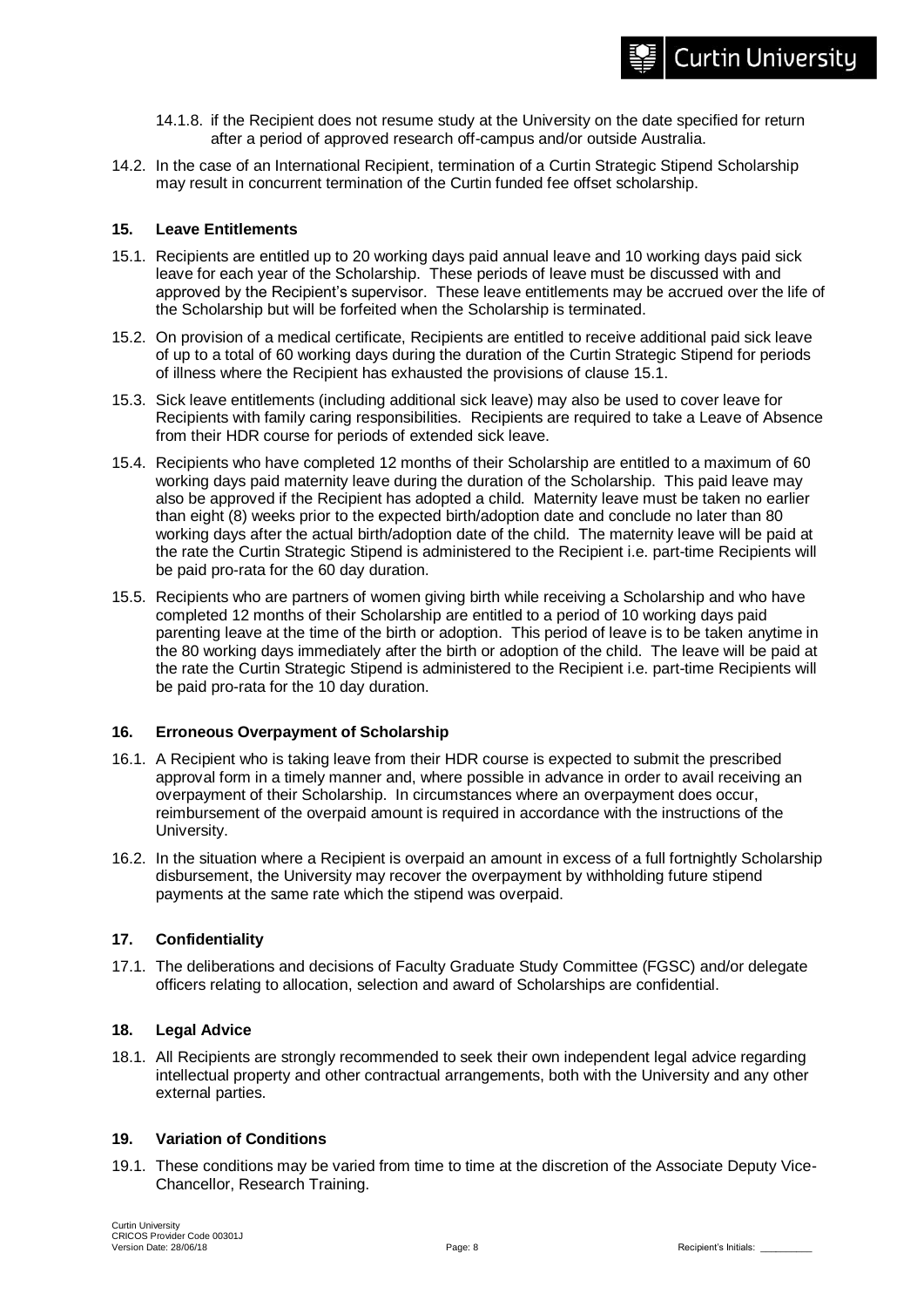#### **20. Provision of False or Misleading Information**

- 20.1. If the University knows or has reason to believe that a Recipient has provided false or misleading information to the University in relation to the Scholarship, the University will immediately:
	- 20.1.1. re-assess the Recipient's Scholarship entitlements; and
	- 20.1.2. where relevant, notify the Department of Education and Training or Department of Immigration and Border Protection of the suspected offence and provide where requested, a copy of the Recipient's application and any other relevant information.

#### **21. Acknowledgment of Curtin University Funded Support**

- 21.1. Recipients are required to acknowledge Curtin University's support in any published materials relating to their HDR by mention of support through a "Curtin Strategic Stipend Scholarship".
- 21.2. This requirement will be exercised both during and after completion of the HDR. Materials include items such as books, articles, newsletters or other literary or artistic works which relate to the Recipient's HDR project.

#### **22. Specific University Obligations**

- 22.1. The University will abide by the Australian Code for the Responsible Conduct of Research.
- 22.2. The University will be fair and equitable in the use of its discretionary powers.
- 22.3. The right of the Recipient to appeal decisions is recognised. The University will advise Recipients of appropriate appeal mechanisms for resolution of any disputes which might arise during their candidature.

#### **23. Specific Recipient Obligations**

- 23.1. A Recipient acknowledges and agrees that he or she :
	- 23.1.1. will diligently and to the best of their ability apply themselves to the successful completion of the degree;
	- 23.1.2. will conform to the rules (including disciplinary provisions) of the University;
	- 23.1.3. will abide by the Australian Code for the Responsible Conduct of Research;
	- 23.1.4. will provide all reports required by the University including an annual progress report submitted through the Graduate Research School. If the University does not consider that progress to be satisfactory, the Recipient will be placed on Conditional status and/or the Scholarship may be terminated; and
	- 23.1.5. will abide where relevant by the National Health and Medical Research (NHMRC) and Australian Research Council (ARC) Codes on Human and Animal Research Conditions and decisions of the Safety and Ethics committees of the University.
- 23.2. A Recipient will advise the University within ten (10) working days in writing if he or she:
	- 23.2.1. leaves Australia for reasons other than approved overseas study, approved suspension or approved annual leave;
	- 23.2.2. discontinues full time study;
	- 23.2.3. is absent from full time study for a period of ten (10) working days or longer without prior approval; and/or
	- 23.2.4. is in receipt of additional income, surplus to the Curtin Strategic Stipend Scholarship, which is for the purpose of supporting general living costs per the provisions of clause 1.1.6 and (11).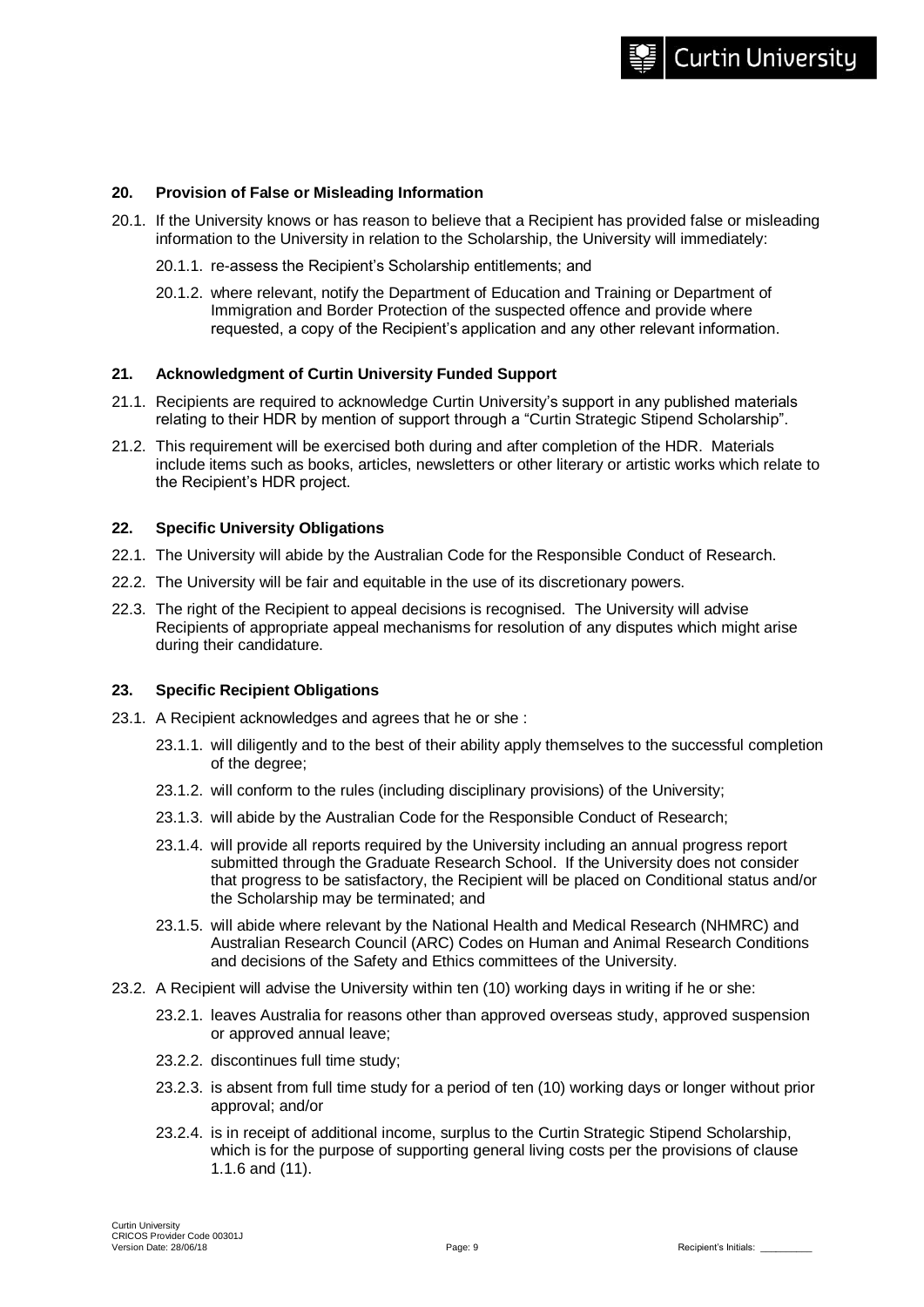## **24. Related Links**

Australia Awards Scholarships Policy Handbook (January 2017)

[http://dfat.gov.au/about-us/publications/pages/australia-awards-scholarships-policy](http://dfat.gov.au/about-us/publications/pages/australia-awards-scholarships-policy-handbook.aspx)[handbook.aspx](http://dfat.gov.au/about-us/publications/pages/australia-awards-scholarships-policy-handbook.aspx)

Australian Code for the Responsible Conduct of Research

<https://www.nhmrc.gov.au/guidelines-publications/r39>

Australian Statistical Geography Standard

<http://www.abs.gov.au/>

Curtin RTP Scholarship Policy webpage

<http://research.curtin.edu.au/postgraduate/rtp-scholarship-policy/>

Curtin Scholarships webpage

[http://Scholarships.curtin.edu.au/](http://scholarships.curtin.edu.au/)

Family Law Act 1975

[https://www.legislation.gov.au](https://www.legislation.gov.au/)

HESA Act 2003

<https://www.education.gov.au/higher-education-support-act-2003-and-guidelines>

Research Training Program (RTP) Scholarship Procedures

<http://policies.curtin.edu.au/findapolicy/>

Rule No. 10 Made Pursuant to Statute No. 12 – Enrolment: Degree of Doctor by Research [http://policies.curtin.edu.au/legislation/statutes\\_rules.cfm](http://policies.curtin.edu.au/legislation/statutes_rules.cfm)

Rule No. 11 Made Pursuant to Statute No. 12 – Enrolment: Degree of Master by Research [http://policies.curtin.edu.au/legislation/statutes\\_rules.cfm](http://policies.curtin.edu.au/legislation/statutes_rules.cfm)